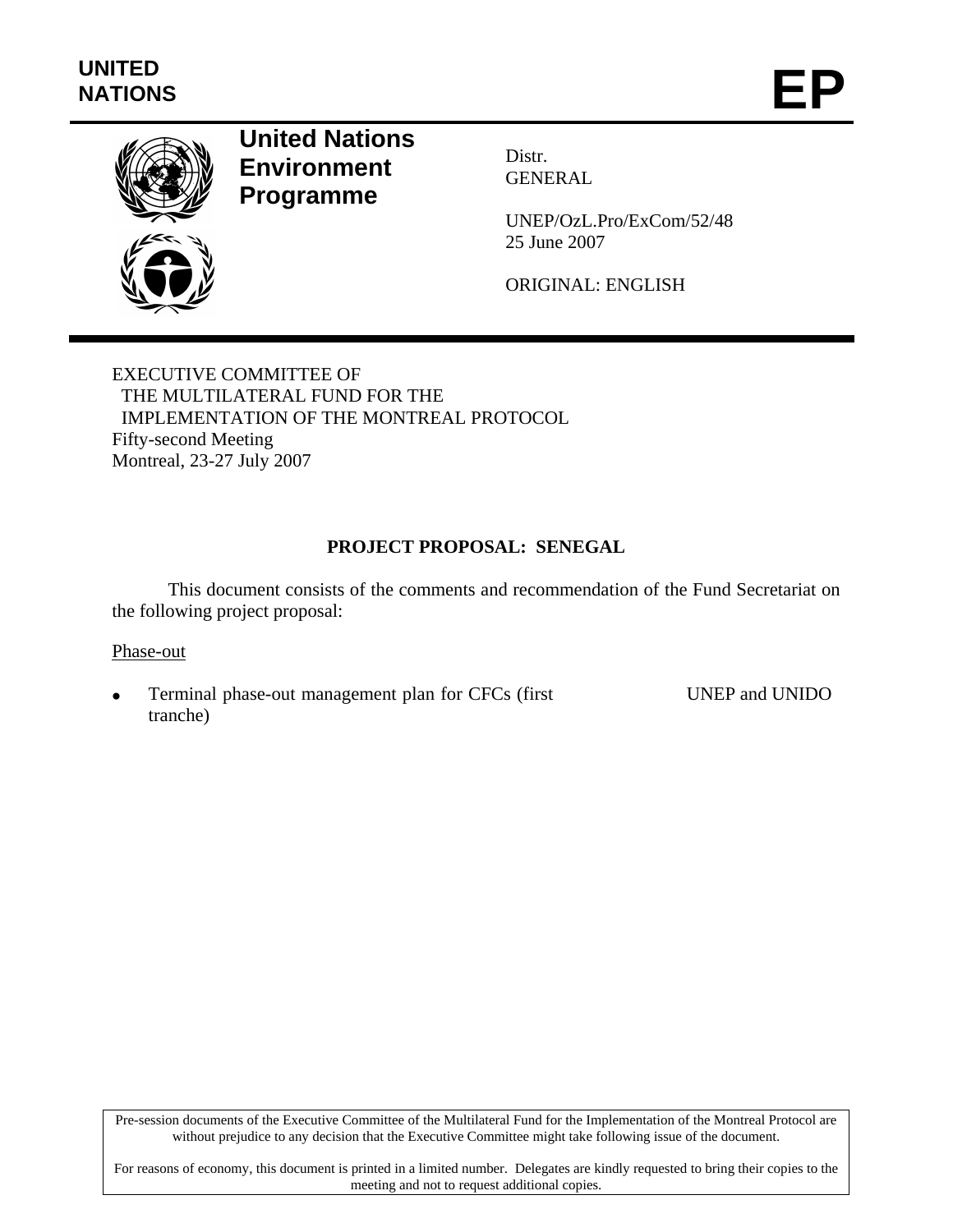## **PROJECT EVALUATION SHEET – MULTI-YEAR PROJECTS SENEGAL**

#### **PROJECT TITLE BILATERAL/IMPLEMENTING AGENCY**

Terminal phase-out management plan for CFCs (first tranche) UNEP and UNIDO

## **NATIONAL CO-ORDINATING AGENCY:** Ministère de l'Environnement et de

la protection de la nature, National Ozone Unit

## **LATEST REPORTED CONSUMPTION DATA FOR ODS ADDRESSED IN PROJECT A: ARTICLE-7 DATA (ODP TONNES, 2005, AS OF APRIL 2007)**

 $CFC$  30.0

#### **B: COUNTRY PROGRAMME SECTORAL DATA (ODP TONNES, 2005, AS OF APRIL 2007)**

| ODS             | Aerosol | Foam | Ref. Mfg. | Ref. Servicing | Solvents | Process agent | Fumigant |
|-----------------|---------|------|-----------|----------------|----------|---------------|----------|
| C <sub>CT</sub> |         |      |           | 30.0           |          |               |          |
|                 |         |      |           |                |          |               |          |

## **CFC consumption remaining eligible for funding (ODP tonnes)** n/a

**CURRENT YEAR BUSINESS PLAN:** Total funding US \$150,000: total phase-out 0 ODP tonnes.

|                                        | PROJECT DATA                                |                | 2008     | 2009     | 2010     | Total    |
|----------------------------------------|---------------------------------------------|----------------|----------|----------|----------|----------|
| <b>CFC</b>                             | Montreal Protocol limit                     | 23.4           | 23.4     | 23.4     | 0        | n/a      |
| (ODP)                                  | Annual consumption limit                    | 23.4           | 23.4     | 23.4     | 0        | n/a      |
| tonnes)                                | Annual phase-out from ongoing projects      | 0              | 0        | $\Omega$ | 0        | $\Omega$ |
|                                        | Annual phase-out newly addressed            | $\overline{0}$ | 0        | 23.4     | 0        | 23.4     |
|                                        | Annual unfunded phase-out                   | $\theta$       | $\Omega$ | $\Omega$ | $\Omega$ | $\Omega$ |
|                                        | TOTAL ODS CONSUMPTION TO BE PHASED          | $\overline{0}$ | $\Omega$ | 23.4     | 0        | 23.4     |
| <b>OUT</b>                             |                                             |                |          |          |          |          |
|                                        | Final project costs (US \$):                |                |          |          |          |          |
|                                        | Funding for Lead IA: UNEP                   | 109,500        | 100,500  |          |          | 210,000  |
|                                        | Funding for Cooperating IA: UNIDO           | 220,000        | 135,000  |          |          | 355,000  |
|                                        | <b>Total project funding</b>                | 329,500        | 235,500  |          |          | 565,000  |
|                                        | Final support costs (US \$):                |                |          |          |          |          |
|                                        | Support cost for Lead IA: UNEP              | 14,235         | 13,065   |          |          | 27,300   |
| Support cost for Cooperating IA: UNIDO |                                             | 16,500         | 10,125   |          |          | 26,625   |
| <b>Total support costs</b>             |                                             | 30,735         | 23,190   |          |          | 53,925   |
| TOTAL COST TO MULTILATERAL FUND        |                                             | 360,235        | 258,690  |          |          | 618,925  |
|                                        | Final project cost effectiveness (US \$/kg) |                |          |          |          | n/a      |

**FUNDING REQUEST:** Approval of funding for the first tranche (2007) as indicated above.

| SECRETARIAT'S RECOMMENDATION | For blanket approval |
|------------------------------|----------------------|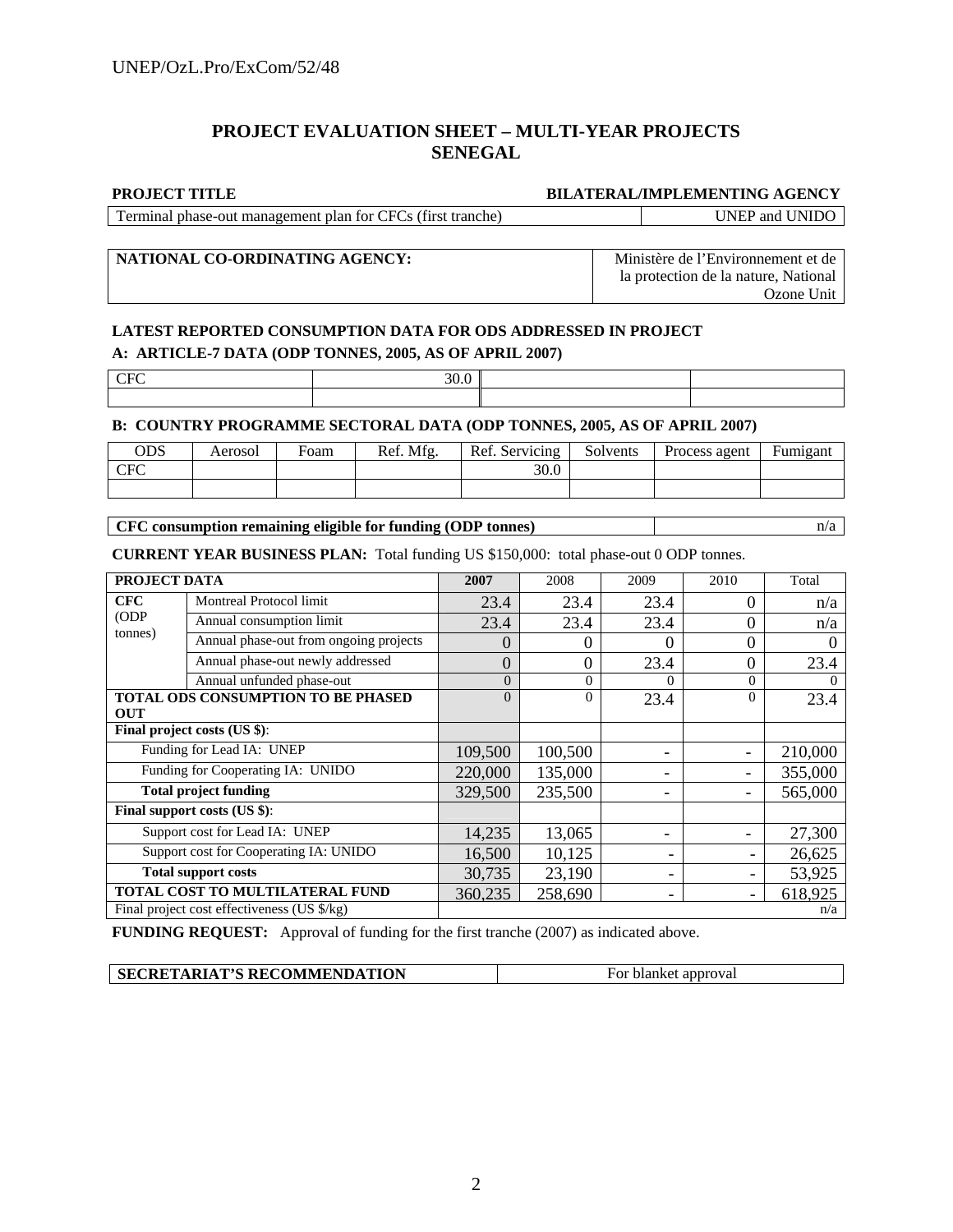## **PROJECT DESCRIPTION**

1. On behalf of the Government of Senegal, UNEP as the lead agency has submitted a terminal phase-out management plan (TPMP) for the phase out of ODS in the refrigeration and air-conditioning sector for the Executive Committee's consideration at its 52nd Meeting. The total cost of the Senegalese TPMP is US \$565,000 plus agency support costs. Of this total, the share for UNEP as the lead agency is US \$210,000 plus support cost of US \$27,300 and US \$355,000 plus support cost of US \$26,625 for UNIDO. The CFC consumption baseline is 155.8 ODP tonnes.

## Background

2. CFC phase-out activities in Senegal's refrigeration-servicing sector commenced as early as 1993. The 11<sup>th</sup> Meeting of the Executive Committee approved both a training programme for training and upgrading for service technicians with an outreach to 200 technicians, and a workshop for the expansion and upgrading of statistics networks for customs, which was also attended by four neighbouring countries. The funding approved for both activities was US \$84,000. At the  $21^{\text{st}}$  and  $22^{\text{nd}}$  Meetings, a training programme for technicians in domestic refrigeration and air conditioning in three different regions of the country, and a refrigerant recovery and recycling scheme with 145 recovery units and 12 recycling centres was approved, at a total of US \$152,750. Finally, the Executive Committee approved an RMP at a cost of US \$198,723 for a demonstration project to retrofit domestic refrigerators for the use of hydrocarbon refrigerant with 84 participants, a refrigerant recovery and recycling scheme, distributing 100 recovery machines and including a good-practices training programme for nearly 300 technicians, as well as activities for supporting and monitoring the RMP, including the training of 100 customs officers and the distribution of ten refrigerant identifiers.

3. Senegal had no baseline consumption of substances other than CFCs and methyl bromide; the latter is not addressed under this project. There is no consumption reported under Article 7 for substances other than CFCs, methyl bromide and HCFCs for the last eight years.

## Policy and legislation

4. A national decree was issued in 2000 which included measures to limit and reduce the import, production, consumption and the use of ODS, and to encourage the recourse to alternative substances and technologies. A second decree issued in 2001 was co-signed by the ministries for environment and for trade, and introduces quotas on import of ODS and ODS-containing equipment. Senegal is Member of UEMOA (Union Economique et Monétaire Ouest Africaine), for which the harmonization of the legislation regarding ODS has been adopted in 2006. A related regulation of UEMOA effective since 2006 is called "Harmonisation of regulations concerning the import, trade and re-export of ODS and ODS containing equipment" and prescribes a tight regime of control which is aimed at preventing the movement of ODS between member states. This regulation has become national legislation.

## Refrigeration-servicing sector

5. According to the project proposal the consumption dropped in 2006 to 24.1 ODP tonnes of CFC-12 and R-502, of which more than 75% were consumed in the domestic refrigeration sub-sector, about 10% for the servicing of commercial refrigeration equipment, and 15% for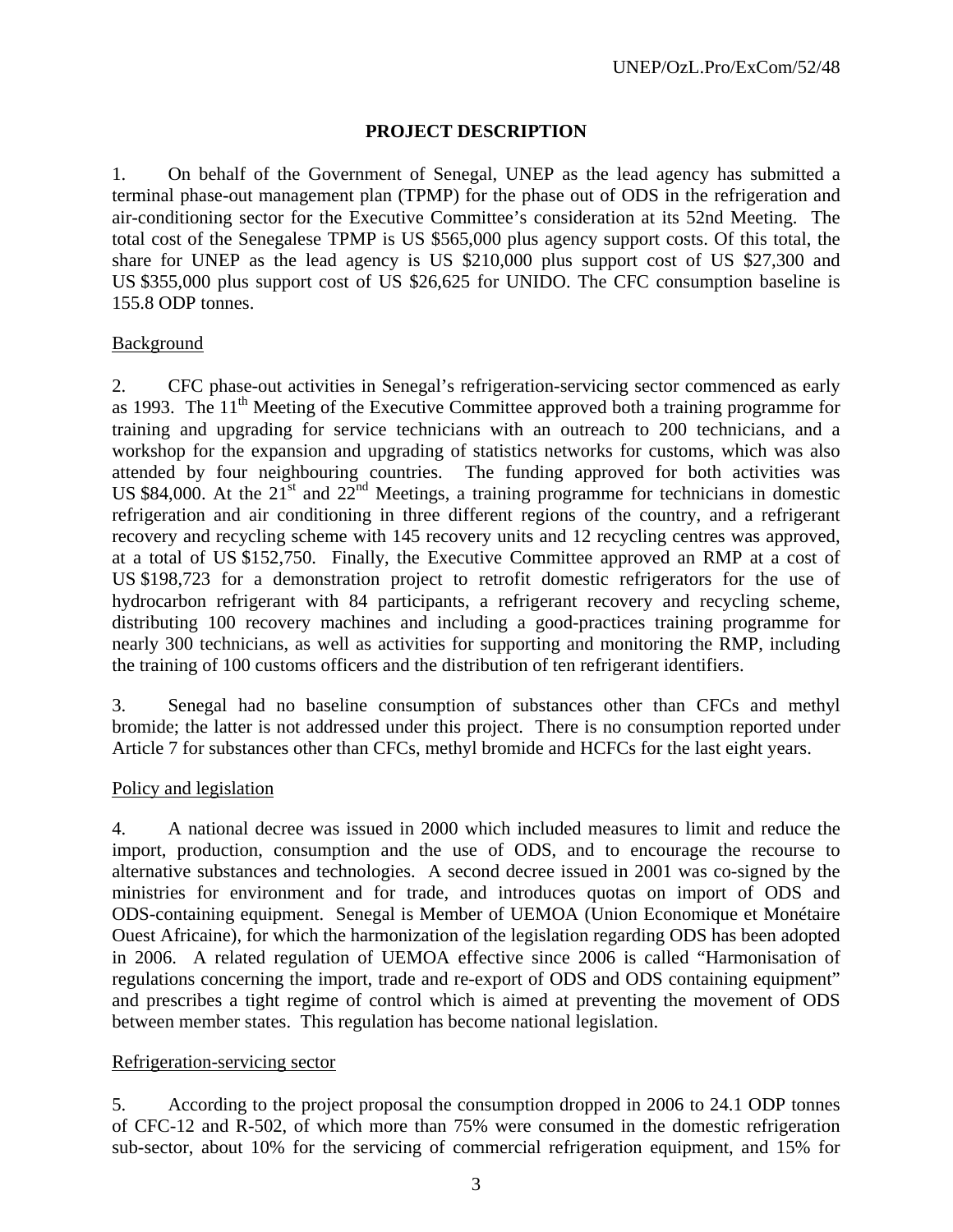industrial refrigeration. Another two tonnes of CFC-11 imports appear to be used for chillers. All of this consumption was used for the servicing of refrigeration equipment. The import of HFC-134a has steadily increased over the last years and has reached 20.18 metric tonnes in 2006. The current prices of refrigerants per kg are: US \$12 for CFC-12, US \$20 for HFC-134a, US \$10 for HCFC-22. There are more than 1,320 refrigeration technicians in the country.

## Activities proposed in the TPMP

- 6. The following activities are proposed to be implemented through the TPMP project:
	- (a) Review and update of the existing ODS legislation to achieve full compliance with the regional regulation for ODS control. The activity includes not only some resources for national legal expertise and a workshop for key stakeholders, but also an intensive awareness campaign;
	- (b) A customs training component to reach out to a large portion of the country's approximately 1,650 customs officers by conducting 15 workshops. In addition, ten refrigerant identifiers are being supplied;
	- (c) The proposed component of refrigeration technician training will aim at training 30 trainers and, subsequently, more than 400 refrigeration technicians through 14 seminars. The focus of the training will be not only be on good practices, but more so on retrofitting of refrigeration equipment to non-ODS technologies. The activity also includes the delivery of equipment necessary to improve the service practices for 145 workshops;
	- (d) A network of six recovery recycling centres will be established, partly using equipment delivered under previous projects for "MAC recovery and recycling"; and
	- (e) Project implementation and monitoring.
- 7. A work plan for 2007 has been submitted with the TPMP proposal.

# **SECRETARIAT'S COMMENTS AND RECOMMENDATION**

# **COMMENTS**

8. The 2005 CFC consumption reported by the Government of Senegal under Article 7 of the Protocol was 30 ODP tonnes, that is 38% of the Protocol's maximum allowable level of consumption for that year, and 28% higher than the 2007 allowable level of consumption (i.e., 23.4 ODP tonnes). CFC consumption levels in 2006 have been estimated at 26.1 ODP tonnes.

9. The Secretariat discussed issues related to the activities under the legislation review component, the amount of refrigerant identifiers needed, the number of recovery and recycling centres needed in the country, and the number of work shops benefiting from equipment support. UNEP updated the project proposal and clarified open issues. The project proposal itself was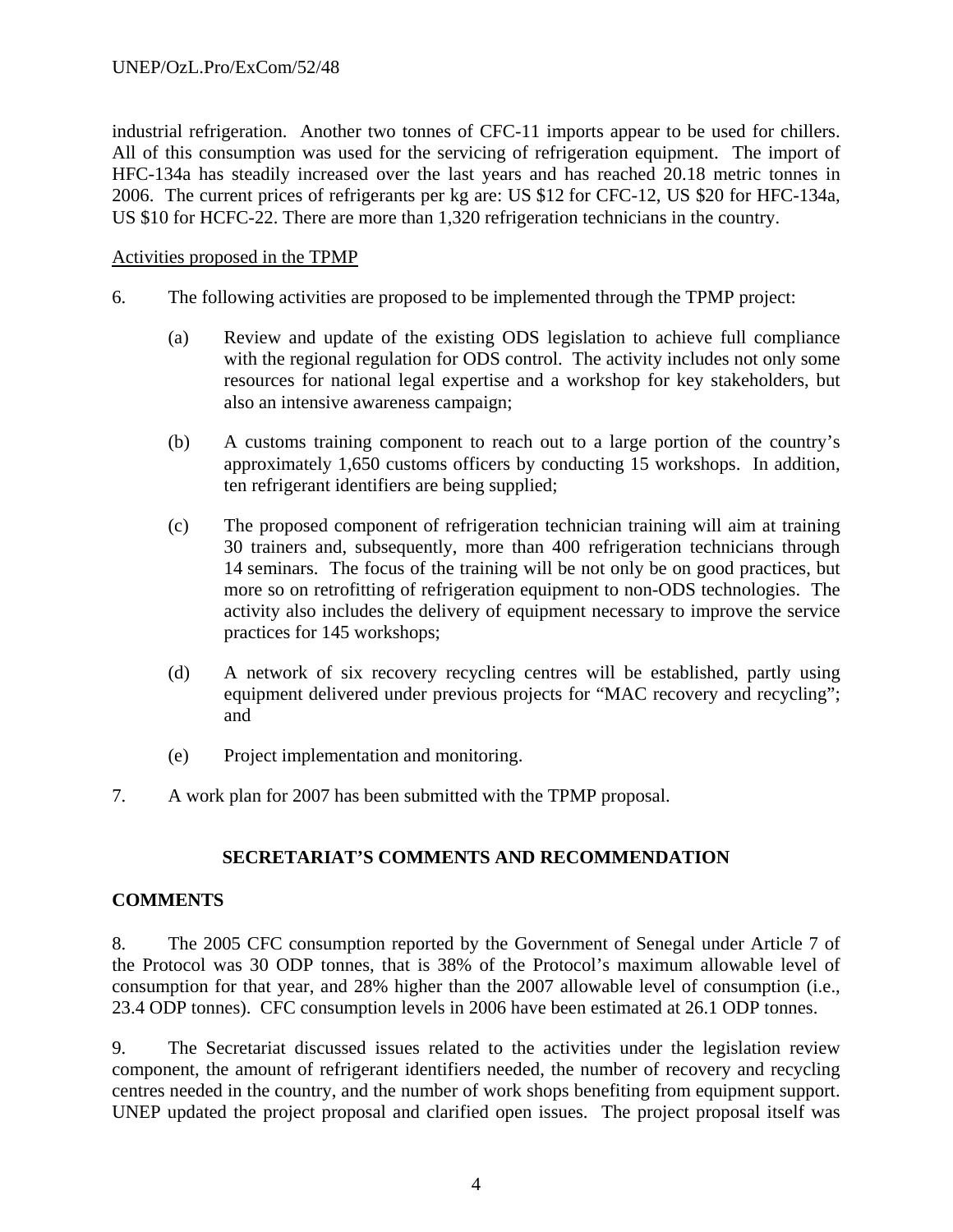excellent and took into account the various aspects of the situation in the country as well as implementation experience.

## Agreement

10. The Government of Senegal submitted a draft agreement between the Government and the Executive Committee setting out the conditions for the complete phase-out of CFCs in Senegal. The draft agreement is contained in Annex I to the present document.

## **RECOMMENDATION**

11. The Secretariat recommends blanket approval of the terminal phase-out management plan for the phase out of ODS in the refrigeration and air conditioning sector for Senegal. The Executive Committee may wish to:

- (a) Approve, in principle, the terminal phase-out management plan for CFCs for Senegal, at the amount of US \$565,000 plus agency support costs of US \$27,300 for UNEP and US \$26,625 for UNIDO;
- (b) Approve the draft agreement between Senegal and the Executive Committee for the implementation of the terminal phase-out management plan, as contained in Annex I to this document;
- (c) Urge UNEP and UNIDO to take full account of the requirements of decisions 41/100 and 49/6 during the implementation of the terminal phase-out management plan; and
- (d) Approve the first tranche of the plan at the funding levels shown in the table below:

|     | <b>Project Title</b>                                           | <b>Project Funding</b><br>(USS) | <b>Support Cost</b><br>$(US \$ | Implementing<br><b>Agency</b> |
|-----|----------------------------------------------------------------|---------------------------------|--------------------------------|-------------------------------|
| (a) | Terminal phase-out management plan for<br>CFCs (first tranche) | 109,500                         | 14,235                         | <b>UNEP</b>                   |
| (b) | Terminal phase-out management plan for<br>CFCs (first tranche) | 220,000                         | 16,500                         | <b>UNIDO</b>                  |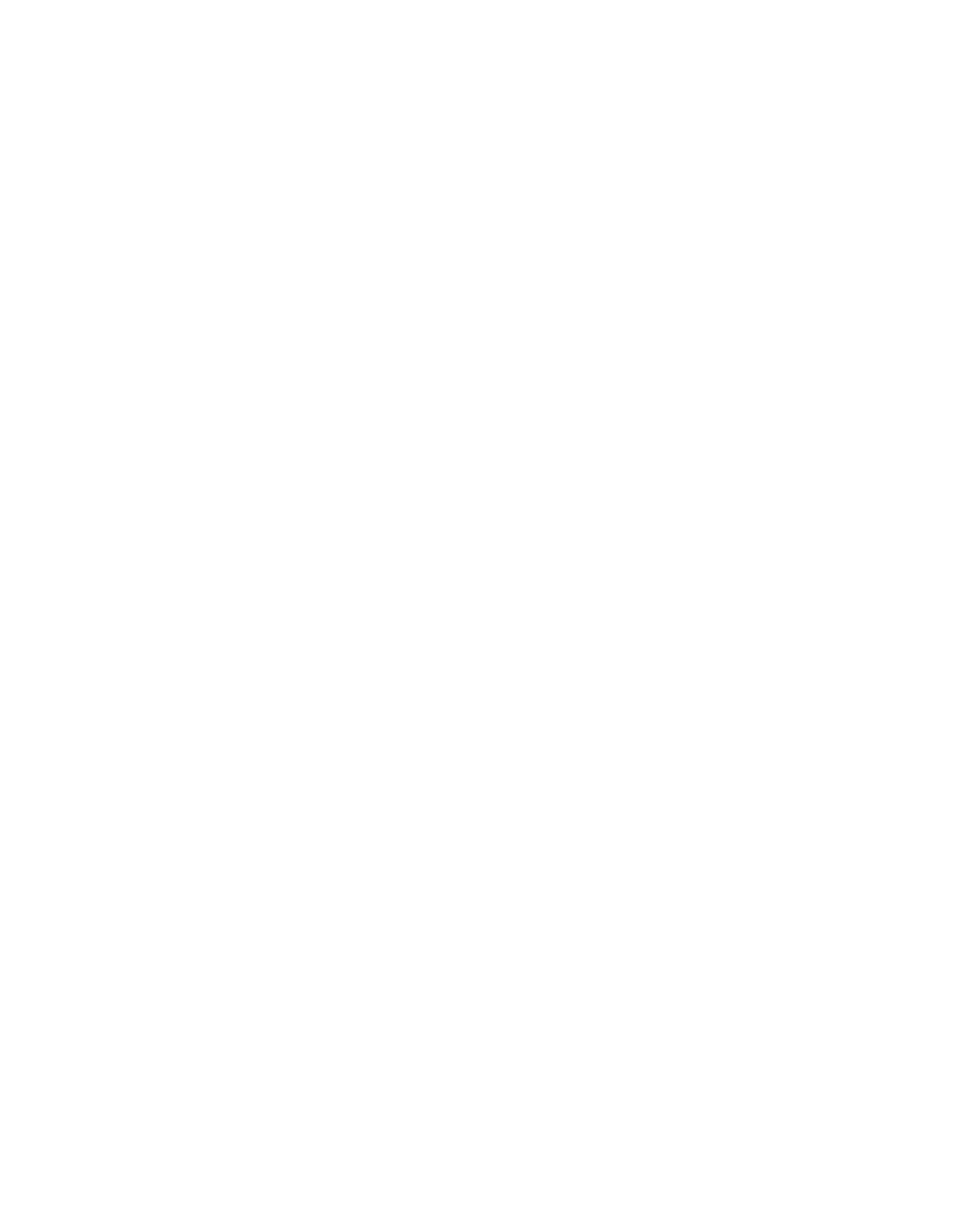## **Annex I**

# **DRAFT AGREEMENT BETWEEN SENEGAL AND THE EXECUTIVE COMMITTEE OF THE MULTILATERAL FUND FOR THE PHASE-OUT OF OZONE DEPLETING SUBSTANCES**

1. This Agreement represents the understanding of the Government of SENEGAL (the "Country") and the Executive Committee with respect to the complete phase-out of controlled use of the ozone-depleting substances set out in Appendix 1-A (the "Substances") prior to 1 January 2010 in compliance with Protocol schedules.

2. The Country agrees to meet the annual consumption limits of the Substances as set out in row 2 of Appendix 2-A (the "Targets, and Funding") in this Agreement. The Country accepts that, by its acceptance of this Agreement and performance by the Executive Committee of its funding obligations described in paragraph 3, it is precluded from applying for or receiving further funding from the Multilateral Fund in respect to the Substances.

3. Subject to compliance by the Country with its obligations set out in this Agreement, the Executive Committee agrees in principle to provide the funding set out in row 6 of Appendix 2-A (the "Targets, and Funding") to the Country. The Executive Committee will, in principle, provide this funding at the Executive Committee meetings specified in Appendix 3-A (the "Funding Approval Schedule").

4. The Country will meet the consumption limits for each of the Substances as indicated in Appendix 2 -A. It will also accept independent verification by the relevant implementing agency of achievement of these consumption limits as described in sub-paragraph 5(b) of this Agreement.

5. The Executive Committee will not provide the Funding in accordance with the Funding Approval Schedule unless the Country satisfies the following conditions at least 60 days prior to the applicable Executive Committee meeting set out in the Funding Approval Schedule:

- (a) That the Country has met the Targets for the applicable year;
- (b) That the meeting of these Targets will be independently verified, if requested by the Executive Committee consistent with paragraph (d) of decision 45/54;
- (c) That the Country has substantially completed all actions set out in the last annual implementation programme; and
- (d) That the Country has submitted and received endorsement from the Executive Committee for an annual implementation programme in the form of Appendix 4-A (the "Format of Annual Implementation Programme") in respect of the year for which tranche funding is being requested.

6. The Country will ensure that it conducts accurate monitoring of its activities under this Agreement. The institutions set out in Appendix 5-A (the "Monitoring Institutions and Roles") will monitor and report on that monitoring in accordance with the roles and responsibilities set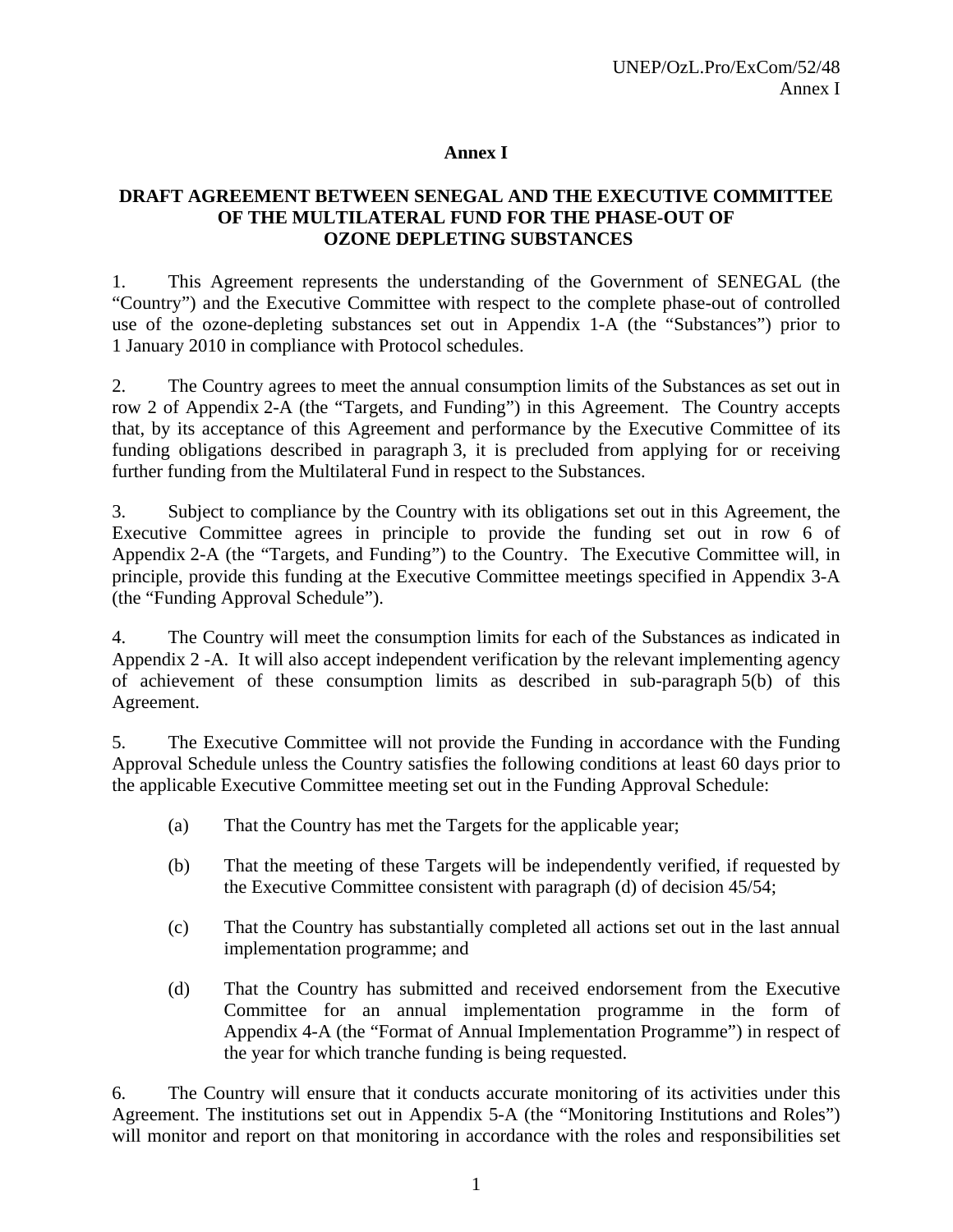out in Appendix 5-A. This monitoring will also be subject to independent verification as described in sub-paragraph 5(b).

7. While the Funding was determined on the basis of estimates of the needs of the Country to carry out its obligations under this Agreement, the Executive Committee agrees that the Country may have the flexibility to reallocate the approved funds, or part of the funds, according to the evolving circumstances to achieve the goals prescribed under this Agreement. Reallocations categorized as major changes must be documented in advance in the next annual implementation programme and endorsed by the Executive Committee as described in sub-paragraph 5(d). Reallocations not categorized as major changes may be incorporated in the approved annual implementation programme, under implementation at the time, and reported to the Executive Committee in the report on implementation of the annual implementation programme.

8. Specific attention will be paid to the execution of the activities in the refrigeration-servicing sub-sector, in particular:

- (a) The Country would use the flexibility available under this Agreement to address specific needs that might arise during project implementation;
- (b) The technical assistance programme for the refrigeration-servicing sub-sector will be implemented in stages so that remaining resources can be diverted to other phase-out activities such as additional training or procurement of service tools in cases where the proposed results are not achieved, and will be closely monitored in accordance with Appendix 5-A of this Agreement; and
- (c) The Country and the implementing agencies will take full account of the requirements of decisions 41/100 and 49/6 during the implementation of the plan.

9. The Country agrees to assume overall responsibility for the management and implementation of this Agreement and of all activities undertaken by it or on its behalf to fulfil the obligations under this Agreement. UNEP has agreed to be the lead implementing agency (the "Lead IA") and UNIDO has agreed to be cooperating implementing agency (the "Cooperating IA") under the lead of the Lead IA in respect of the Country's activities under this Agreement. The Lead IA will be responsible for carrying out the activities listed in Appendix 6-A, including but not limited to independent verification as per sub-paragraph 5(b). The Country also agrees to periodic evaluations, which might be carried out under the monitoring and evaluation work programmes of the Multilateral Fund. The Cooperating IA will be responsible for carrying out the activities listed in Appendix 6-B. The Executive Committee agrees, in principle, to provide the Lead IA and the Cooperating IA with the fees set out in rows 7 and 8 of Appendix 2-A.

10. Should the Country, for any reason, not meet the Targets for the elimination of the Substances set out in Appendix 2-A of the Montreal Protocol or otherwise does not comply with this Agreement, then the Country agrees that it will not be entitled to the Funding in accordance with the Funding Approval Schedule. At the discretion of the Executive Committee, funding will be reinstated according to a revised funding approval schedule determined by the Executive Committee after the Country has demonstrated that it has satisfied all of its obligations that were due to be met prior to receipt of the next tranche of funding under the Funding Approval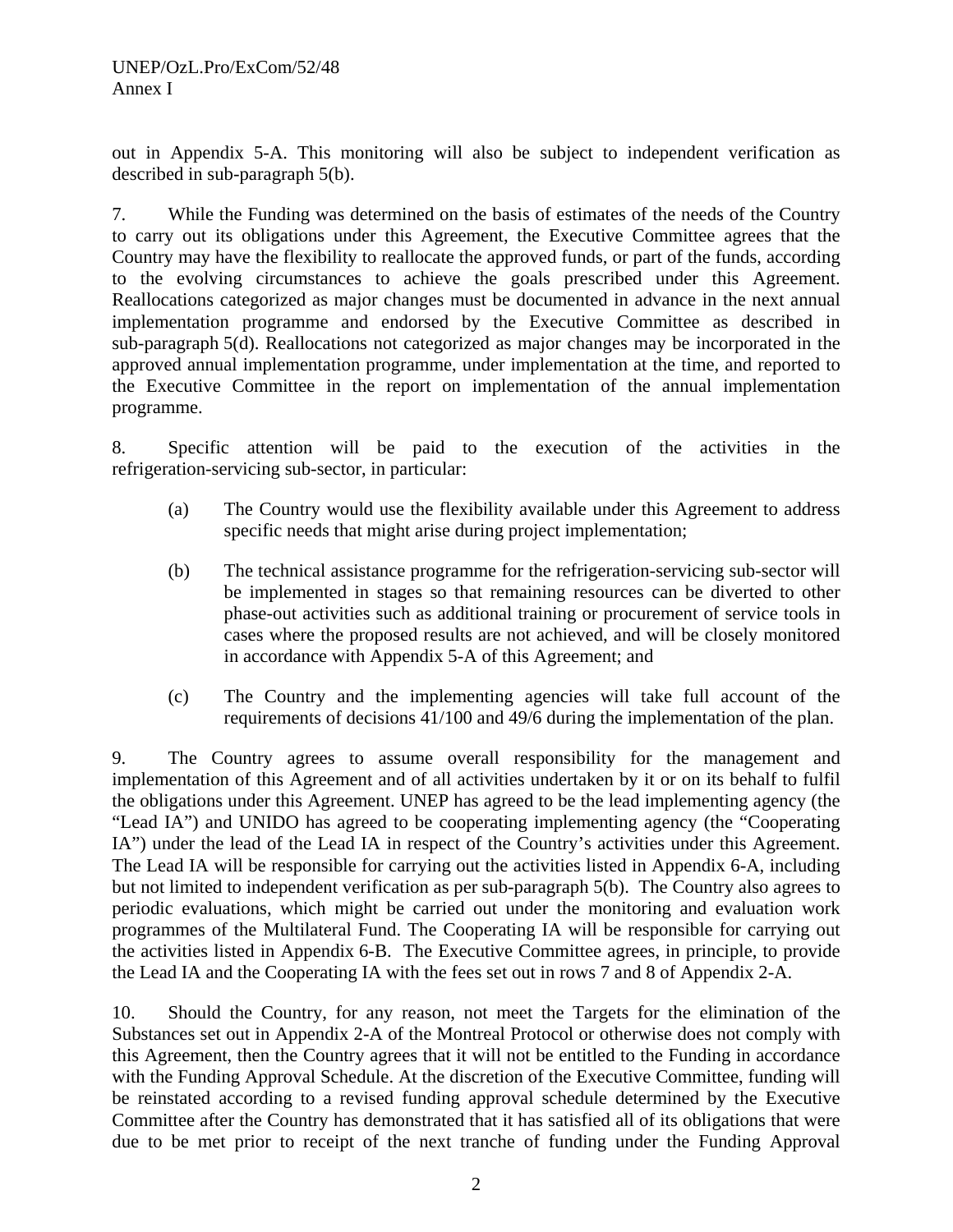Schedule. The Country acknowledges that the Executive Committee may reduce the amount of the Funding by the amounts set out in Appendix 7-A in respect of each ODP tonne of reductions in consumption not achieved in any one year.

11. The funding components of this Agreement will not be modified on the basis of any future Executive Committee decision that may affect the funding of any other consumption sector projects or any other related activities in the Country.

12. The Country will comply with any reasonable request of the Executive Committee and the Lead IA and the Cooperating IA to facilitate implementation of this Agreement. In particular, it will provide the Lead IA and the Cooperating IA with access to information necessary to verify compliance with this Agreement.

13. All of the agreements set out in this Agreement are undertaken solely within the context of the Montreal Protocol and as specified in this Agreement. All terms used in this Agreement have the meaning ascribed to them in the Protocol unless otherwise defined herein.

# **APPENDICES**

# **APPENDIX 1-A: THE SUBSTANCES**

| Annex A: | Group 1 | CFC-11, CFC-12, CFC-113, CFC-114 and CFC-115 |
|----------|---------|----------------------------------------------|
|          |         |                                              |

# **APPENDIX 2-A: THE TARGETS, AND FUNDING**

|                                              | 2007     | 2008     | 2009                     | 2010                     | <b>Total</b> |
|----------------------------------------------|----------|----------|--------------------------|--------------------------|--------------|
| 1. Montreal Protocol consumption limits of   | 23.4     | 23.4     | 23.4                     | 23.4                     | n/a          |
| Annex A, Group I substances (ODP tonnes)     |          |          |                          |                          |              |
| 2. Maximum allowable consumption of Annex A, | 23.4     | 23.4     | 23.4                     |                          |              |
| Group I substances(ODP tonnes)               |          |          |                          | 0                        | n/a          |
| 3. New reduction under plan (ODP tonnes)     | $\theta$ | $\Omega$ | 23.4                     | $\theta$                 | 23.4         |
| 4. Lead IA agreed funding (US \$)            | 109,500  | 100,500  | $\overline{\phantom{0}}$ | $\overline{\phantom{0}}$ | 210,000      |
| 5. Cooperating IA agreed funding (US \$)     | 220,000  | 135,000  | $\overline{\phantom{a}}$ | $\overline{\phantom{a}}$ | 355,000      |
| 6. Total agreed funding (US \$)              | 329,500  | 235,500  | $\overline{\phantom{a}}$ | -                        | 565,000      |
| 7. Lead IA support costs (US \$)             | 14,235   | 13,065   | $\overline{\phantom{a}}$ | -                        | 27,300       |
| 8. Cooperating IA support cost(US \$)        | 16,500   | 10,125   |                          | $\overline{\phantom{0}}$ | 26,625       |
| 9. Total agency support costs (US \$)        | 30,735   | 23,190   |                          | $\overline{\phantom{a}}$ | 53,925       |
| 10. Grand total agreed funding (US \$)       | 360,235  | 258,690  |                          |                          | 618,925      |

# **APPENDIX 3-A: FUNDING APPROVAL SCHEDULE**

1. Funding for the second tranche will be considered for approval at the second meeting of 2008. In case the Executive Committee requires verification of the achievements of the targets in the TPMP, it is understood that the approval or disbursement of the tranche might be delayed until the verification is completed and has been reviewed.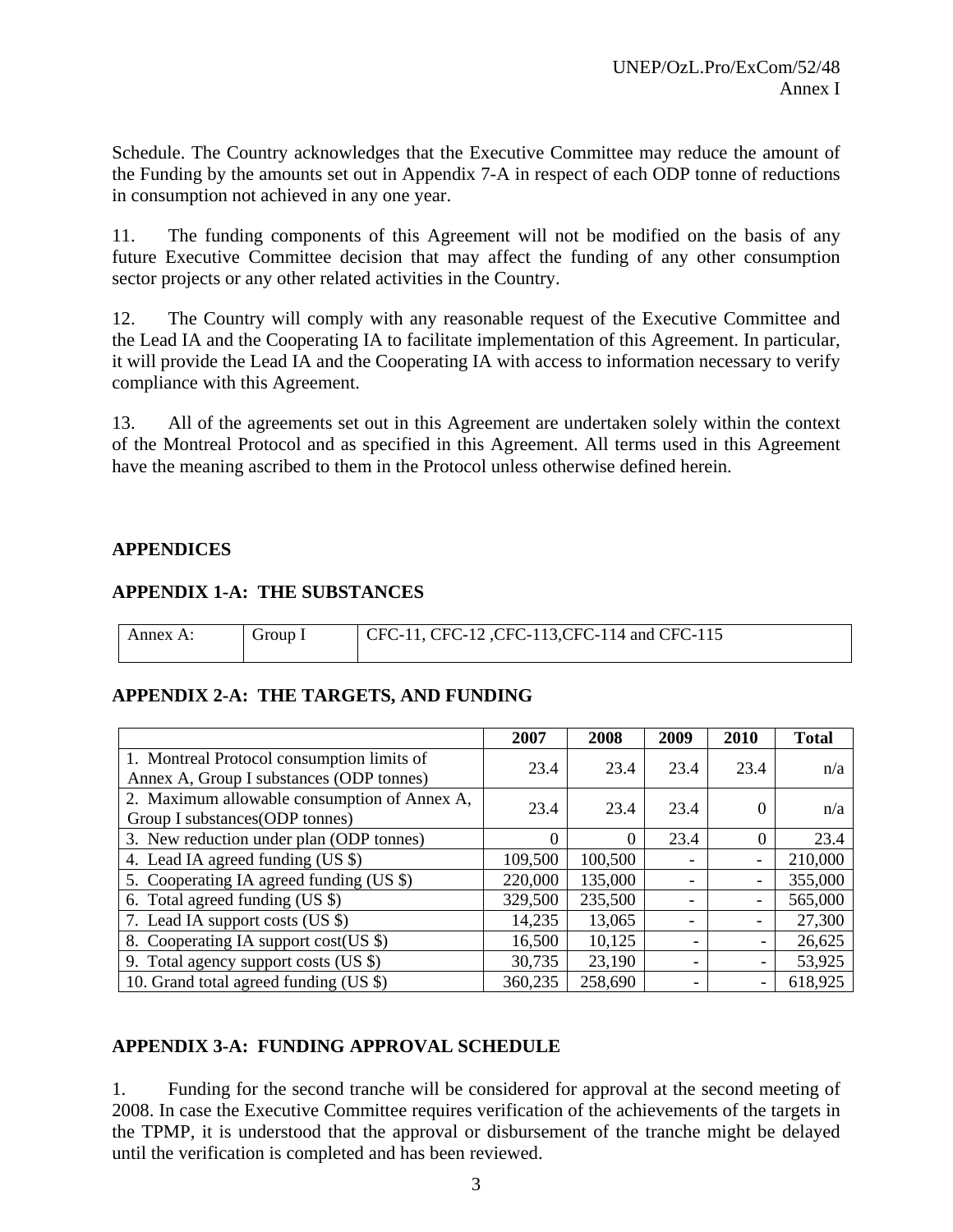## **APPENDIX 4-A: FORMAT OF ANNUAL IMPLEMENTATION PROGRAMME**

<u> 1980 - Johann Barn, mars eta bainar eta idazlea (</u> 

#### 1. **Data**

| Country                                      |  |
|----------------------------------------------|--|
| Year of plan                                 |  |
| # of years completed                         |  |
| # of years remaining under the plan          |  |
| Target ODS consumption of the preceding year |  |
| Target ODS consumption of the year of plan   |  |
| Level of funding requested                   |  |
| Lead implementing agency                     |  |
| Cooperating agency(ies)                      |  |
|                                              |  |

#### 2. **Targets**

|                                | <b>Indicators</b> | <b>Preceding year</b> | Year of plan | <b>Reduction</b> |
|--------------------------------|-------------------|-----------------------|--------------|------------------|
| Supply of ODS<br>Import        |                   |                       |              |                  |
|                                | Total $(1)$       |                       |              |                  |
| Demand of ODS<br>Manufacturing |                   |                       |              |                  |
|                                | Servicing         |                       |              |                  |
|                                | Stockpiling       |                       |              |                  |
| Total $(2)$                    |                   |                       |              |                  |

## 3. **Industry Action**

| <b>Sector</b> | <b>Consumption</b> Consumption<br>preceding year<br>(1) | year of plan<br>(2) | Reduction<br>within year of<br>plan $(1) - (2)$ | Number of<br>projects<br>completed | Number of<br>servicing<br>related<br>activities | <b>ODS</b><br>phase-out (in<br><b>ODP</b> tonnes) |
|---------------|---------------------------------------------------------|---------------------|-------------------------------------------------|------------------------------------|-------------------------------------------------|---------------------------------------------------|
|               |                                                         |                     |                                                 |                                    |                                                 |                                                   |
| Manufacturing |                                                         |                     |                                                 |                                    |                                                 |                                                   |
| Total         |                                                         |                     |                                                 |                                    |                                                 |                                                   |
|               |                                                         |                     |                                                 |                                    |                                                 |                                                   |
| Refrigeration |                                                         |                     |                                                 |                                    |                                                 |                                                   |
| Total         |                                                         |                     |                                                 |                                    |                                                 |                                                   |
| Grand total   |                                                         |                     |                                                 |                                    |                                                 |                                                   |

## 4. **Technical Assistance**

Proposed Activity: Objective: Target Group: Impact: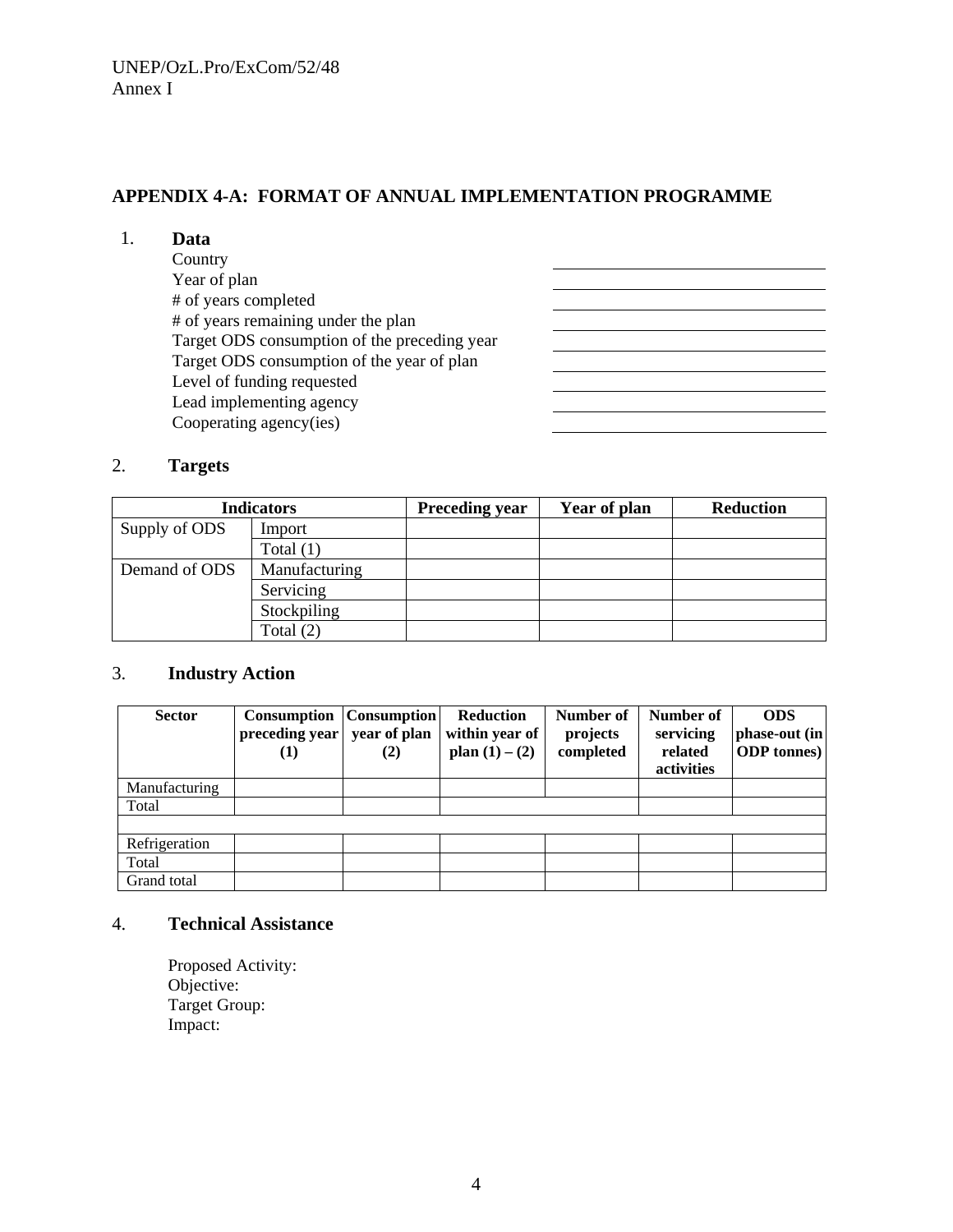## 5. **Government Action**

| <b>Policy/Activity planned</b>                        | <b>Schedule of implementation</b> |
|-------------------------------------------------------|-----------------------------------|
| Type of policy control on ODS import: servicing, etc. |                                   |
| Public awareness                                      |                                   |
| Others                                                |                                   |

## 6. **Annual Budget**

| <b>Activity</b> | <b>Planned expenditures (US \$)</b> |
|-----------------|-------------------------------------|
|                 |                                     |
| Total           |                                     |

## 7. **Administrative Fees**

# **APPENDIX 5-A: MONITORING INSTITUTIONS AND ROLES**

1. All the monitoring activities will be coordinated and managed through the project "Monitoring and Management Unit", within the National Ozone Unit (NOU).

## Verification and reporting

2. In accordance to decision 45/54 (d), the Executive Committee reserves the right for independent verification in case the Executive Committee selects Senegal for related auditing. Based on discussion with the Lead IA, Senegal should select the independent organization (auditing) to carry out the verification of the TPMP results and this independent monitoring programme.

## **APPENDIX 6-A: ROLE OF THE LEAD IMPLEMENTING AGENCY**

1. The Lead IA will be responsible for a range of activities to be specified in the project document as follows:

- (a) Ensuring performance and financial verification in accordance with this Agreement and with its specific internal procedures and requirements as set out in the Country's phase-out plan;
- (b) Assisting the Country in preparation of the Annual Implementation Programme;
- (c) Providing verification to the Executive Committee that the Targets have been met and associated annual activities have been completed as indicated in the Annual Implementation Programme consistent with Appendix-5A. In case the Executive Committee selects Senegal consistent with paragraph (d) of decision 45/54, separate funding will be provided by the Executive Committee to the Lead IA for this undertaking;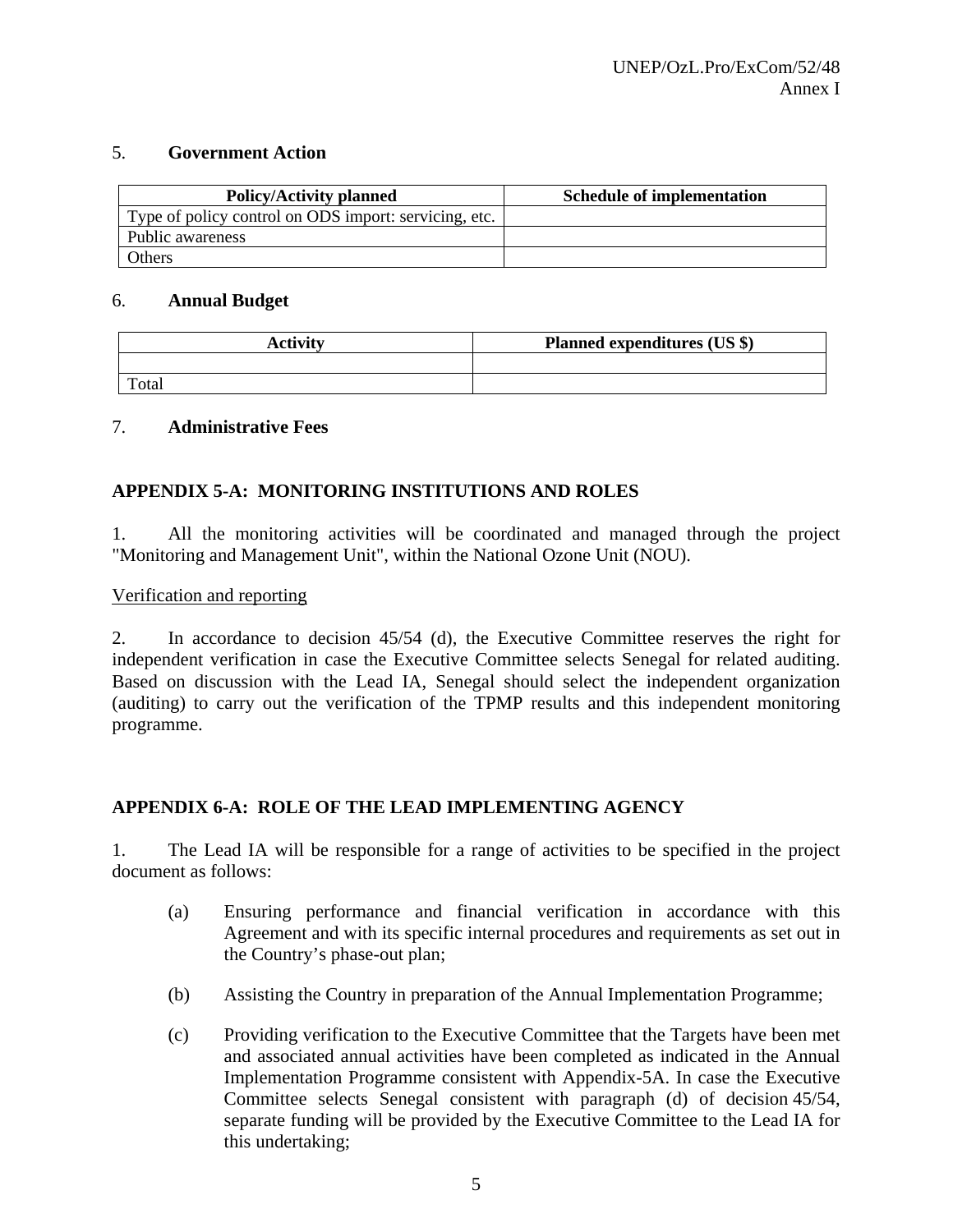- (d) Ensuring that the achievements in previous annual implementation programmes are reflected in the future annual implementation programme;
- (e) Reporting on the implementation of the Annual Implementation Programme of the preceding year and preparing for annual implementation programme for the year of submission for submission to the Executive Committee, commencing with the 2008 annual implementation programme combined with the report on the 2007 annual implementation programme;
- (f) Ensuring that appropriate independent technical experts carry out the technical reviews undertaken by the Lead IA;
- (g) Carrying out required supervision missions;
- (h) Ensuring the presence of an operating mechanism to allow effective, transparent implementation of the Annual Implementation Programme and accurate data reporting;
- (i) Providing verification for the Executive Committee that consumption of the Substances has been eliminated in accordance with the Targets, if requested by the Executive Committee;
- (j) Coordinating the activities of the Cooperating IA;
- (k) Ensuring that disbursements made to the Country are based on the use of the indicators; and
- (l) Providing assistance with policy, management and technical support when required.

## **APPENDIX 6-B: ROLE OF COOPERATING IMPLEMENTING AGENCY**

- 1. The Cooperating IA will:
	- (a) Provide policy development assistance when required;
	- (b) Assist Senegal in the implementation and assessment of the activities funded for by the Cooperating IA; and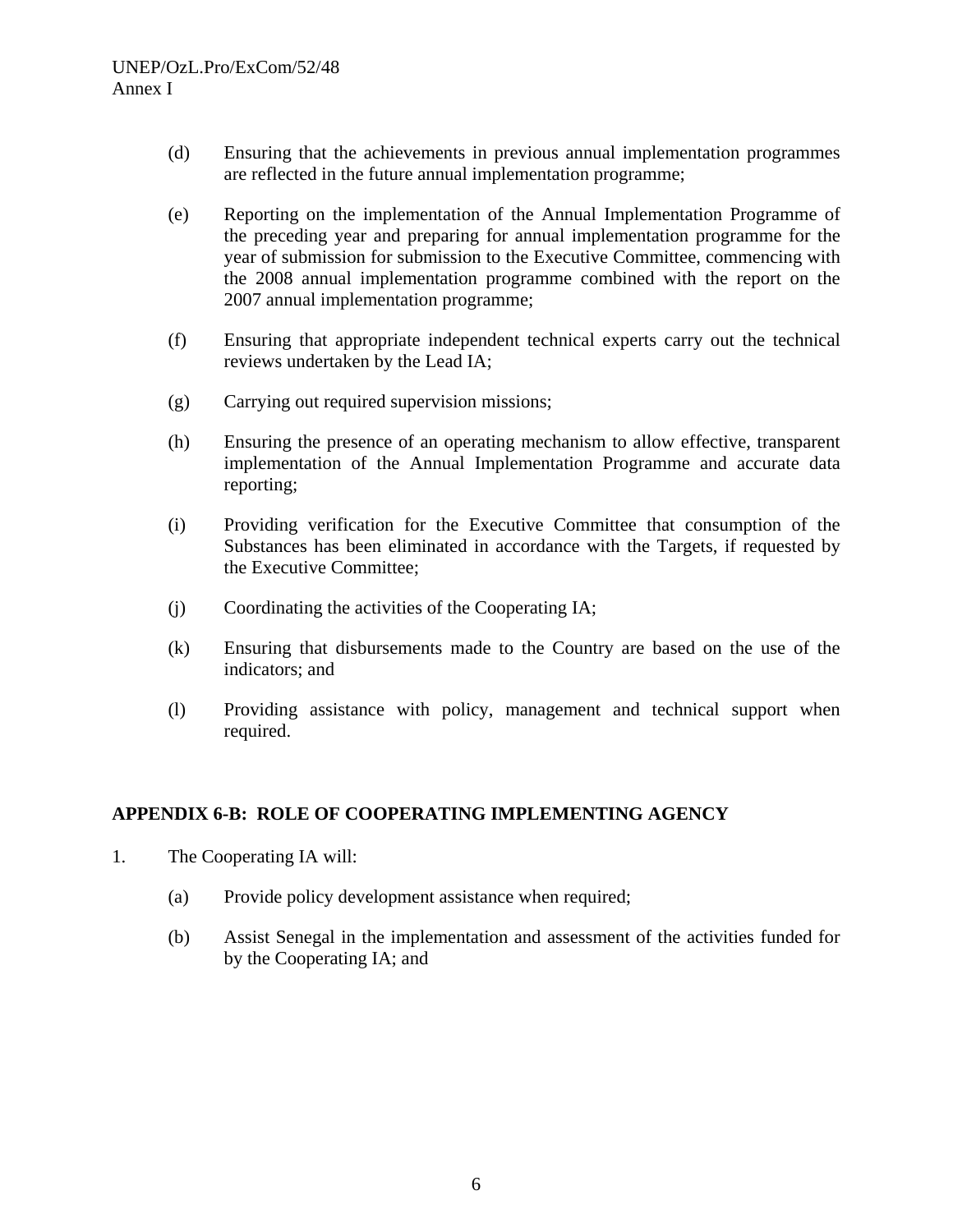(c) Provide reports to the Lead IA on these activities, for inclusion in the consolidated reports.

# **APPENDIX 7-A: REDUCTIONS IN FUNDING FOR FAILURE TO COMPLY**

1. In accordance with paragraph 10 of the Agreement, the amount of funding provided may be reduced by US \$10,000 per ODP tonne of reductions in consumption not achieved in the year.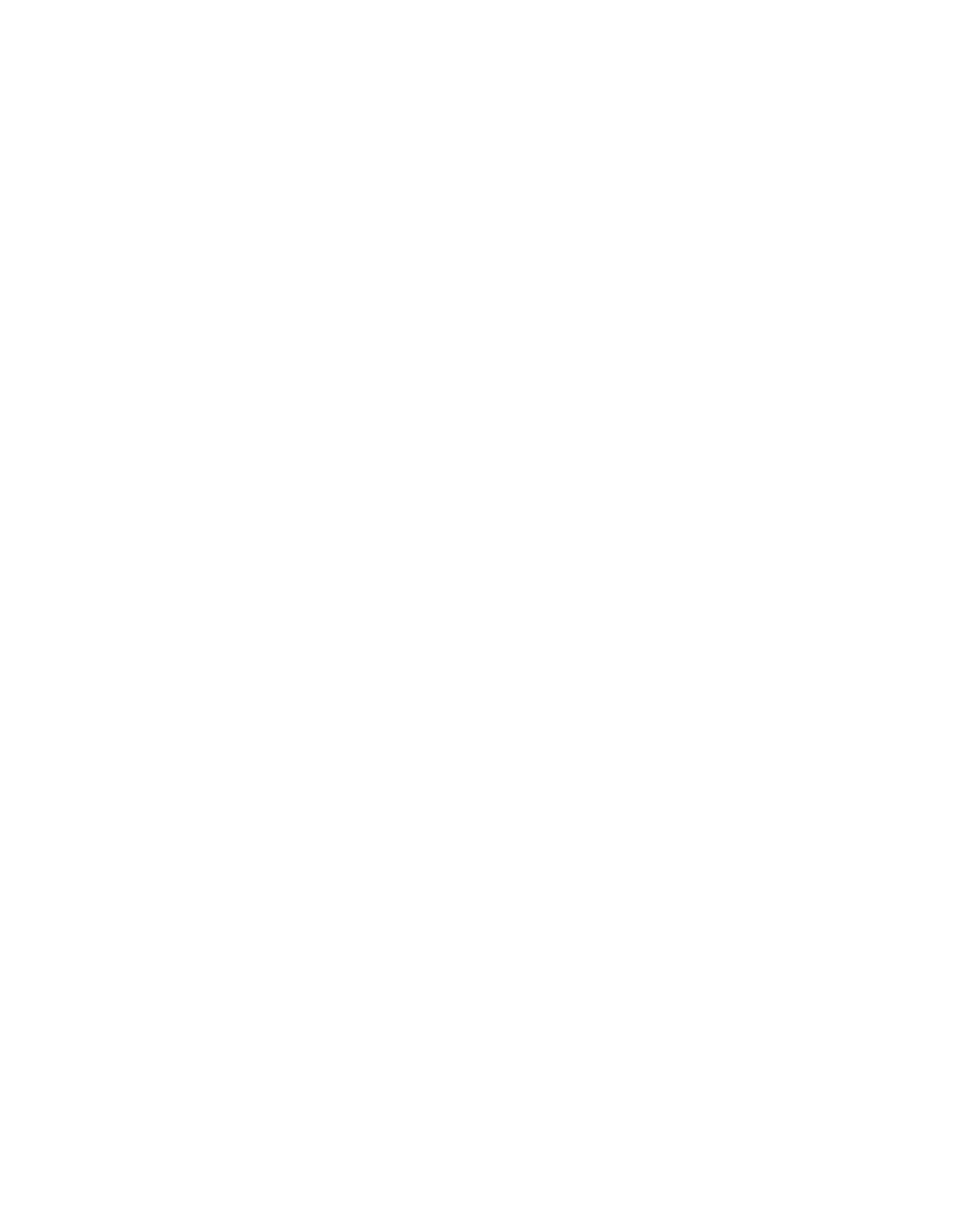#### **DRAFT OVERVIEW TABLES FOR MULTI-YEAR AGREEMENTS SENEGAL**

**Annex II**

i.

Ė

**(1) PROJECT TITLE: Terminal phase-out management plan**

#### **(2) EXECUTIVE COMMITTEE APPROVALS AND PROVISIONS: Not applicable for first tranche**

#### **(3) ARTICLE 7 DATA (ODP TONNES)**

| <b>Substances</b>                          | <b>Baseline</b> | 1995  | 1996  | 1997  | 1998  | 1999  | 2000             | 2001 | 2002 | 2003 | 2004 | 2005             | 2006 |
|--------------------------------------------|-----------------|-------|-------|-------|-------|-------|------------------|------|------|------|------|------------------|------|
| <b>CFC</b>                                 | 155.8           | 151.0 | 178.4 | 138.1 | 128.5 | 121.1 | 116.5            | 98.0 | 71.9 | 51.0 | 40.0 | 30.0             | 251  |
| <b>CTC</b>                                 | 0.01            | 495.0 | 98.0  | 98.6  | 0.0   | 0.0   | 0.0              | 0.0  | 0.0  | 0.01 | 0.0  | 0.0 <sub>1</sub> |      |
| Halons                                     | 0.0             | 0.0   | 0.0   | 0.0   | 0.0   | 0.0   | 0.0 <sub>1</sub> | 0.0  | 0.0  | 0.0  | 0.0  | 0.0 <sub>1</sub> |      |
| <b>MBR</b>                                 | 53.2            | 199.2 | 12.0  | 0.7   |       | 0.7   | 0.0              | 0.0  | 0.0  | 0.0  | 0.0  | 0.0 <sub>1</sub> |      |
| <b>TCA</b>                                 | 0.0             | 0.0   | 0.0   | 0.0   | 0.0   | 0.0   | 0.0              | 0.0  | 0.0  | 0.0  | 0.0  | 0.0 <sub>1</sub> |      |
| Source: A7 Data from the Ozone Secretariat |                 |       |       |       |       |       |                  |      |      |      |      |                  |      |

| (4) LATEST COUNTRY PROGRAMME SECTORAL DATA (ODP TONNES) |         |      |       |               |           |         | Year:                | 2006       |                |                       |         |                |              |
|---------------------------------------------------------|---------|------|-------|---------------|-----------|---------|----------------------|------------|----------------|-----------------------|---------|----------------|--------------|
| <b>Substances</b>                                       | Aerosol | Foam | Halon | Refrigeration |           | Solvent | <b>Process Agent</b> | <b>MDI</b> | <b>Lab Use</b> | <b>Methyl Bromide</b> |         | <b>Tobacco</b> | <b>Total</b> |
|                                                         |         |      |       | Manufacturing | Servicing |         |                      |            |                | <b>OPS</b>            | Non-OPS | Fluffing       |              |
| <b>CFC</b>                                              |         |      |       |               | 25.0      |         |                      |            |                |                       |         |                | 25.0         |
| <b>CTC</b>                                              |         |      |       |               |           |         |                      |            |                |                       |         |                | 0.0          |
| Halons                                                  |         |      |       |               |           |         |                      |            |                |                       |         |                | 0.0          |
| <b>MBR</b>                                              |         |      |       |               |           |         |                      |            |                |                       |         |                | 0.0          |
| <b>TCA</b>                                              |         |      |       |               |           |         |                      |            |                |                       |         |                | 0.0          |

1

*Source: Country Programme Data*

#### **(5) PHASE-OUT (ODP TONNES) Substances Calendar year** 2003 2004 2005 2006 2007 2008 2009 Total<br>
1;CFC-12;CFC- Maximum Allowable Consumption 51.0 40.0 77.9 77.9 23.4 23.4 23.4 2004 2005 2006 2007 2008 2009<br>51.0 40.0 77.9 77.9 23.4 23.4 23 23.4 23.4 23.4 23.4 23.4 Remaining Phase-Out to be Achieved **Decision** N/A Reduction Under Plan 113;CFC-<br>114,CFC115;CTC;TCA Compliance Action Target (MOP) Substances<br>CFC-11;CFC-12;CFC-

*Source: Agreement, Inventory, Progress Report, MOP Report, Project Document (Annual Plan) and Verification Reports.*

#### **(6a) PROJECT COSTS (US\$)**

÷

| Calendar year                                                                     | 2003 | 2004 | 2005                                                                                                           | 2006 | 2007    | 2008    | 2009 | Total   |  |
|-----------------------------------------------------------------------------------|------|------|----------------------------------------------------------------------------------------------------------------|------|---------|---------|------|---------|--|
| <b>UNEP</b>                                                                       |      |      | a a mara Araba a mara a shekarar a mara a shekarar a mara a shekarar a ta ƙasar Afrika Afrika Afrika Afrika Af |      |         |         |      |         |  |
| Funding as per Agreement                                                          |      |      |                                                                                                                |      | 109,500 | 100,500 |      | 210,000 |  |
| Disbursement as per Annual Plan                                                   |      |      |                                                                                                                |      |         |         |      |         |  |
| <b>UNIDO</b>                                                                      |      |      | a an an Aonaichean an an a-mhairtean an Aonaiche an a-mhairtean an an a                                        |      |         |         |      |         |  |
| Funding as per Agreement                                                          |      |      |                                                                                                                |      | 220,000 | 135,000 |      | 355,000 |  |
| Disbursement as per Annual Plan                                                   |      |      |                                                                                                                |      |         |         |      |         |  |
| [Comments]                                                                        |      |      |                                                                                                                |      |         |         |      |         |  |
| Source: Agreement, Inventory, Progress Reports and Project Document (Annual Plan) |      |      |                                                                                                                |      |         |         |      |         |  |

**(6b) SUBMISSION SCHEDULES (planned and actual)**

| торт эстритиклиди эстиргендер тринции ани асиан |      |      |      |      |         |          |      |  |  |  |
|-------------------------------------------------|------|------|------|------|---------|----------|------|--|--|--|
| Submission year as per agreement                | 2003 | 2004 | 2005 | 2006 | 2007    | 2008     | 2009 |  |  |  |
| <b>UNEP and UNIDO</b>                           |      |      |      |      |         |          |      |  |  |  |
| Planned submission as per Agreement             |      |      |      |      | July 07 | $Jul-08$ |      |  |  |  |
| <b>Tranche Number</b>                           |      |      |      |      |         |          |      |  |  |  |
| .<br><b>Contract Contract Contract</b>          |      |      |      |      |         |          |      |  |  |  |

*Source: Agreement, Inventory and Final ExCom Report Decisions*